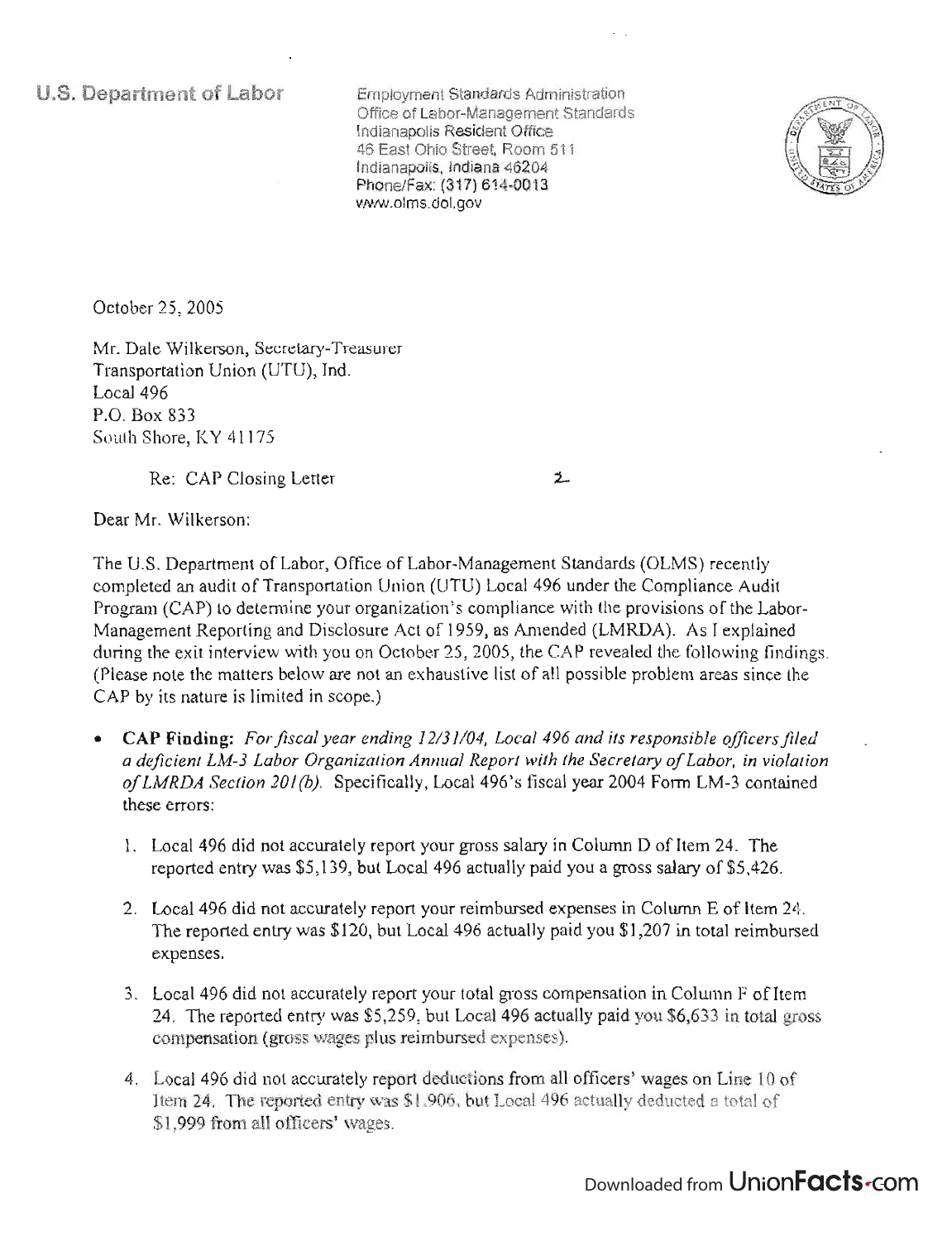- 5. Local 496 did not accurately report net disbursements to officers on Line 11 of Item 24 or in Item 45. The reported entry was \$4,133, but Local 496 actually paid all officers a total of\$5,414 in net disbursements.
- 6. Local 496 did not accurately report net disbursements to employees in Item 46. The reported entry was \$2,260, but Local 496 only paid Local Chairman Jeffrey Bentley and TrusteelLegislative Representative Michael Day a total of \$979 in net compensation.

To correct the reporting violations, please file with OLMS an amended Form LM-3 for fiscal year 2004 no later than November 30, 2005. Mail the amended report to me at U.S. Department of Labor, Office of Labor-Management Standards, 46 East Ohio Street, Room 511, Indianapolis, IN 46204.

- CAP Finding: *For fiscal years ending 12131102 and 12131103, Local* 496 *and its responsible officers filed deficient LM-3 Labor Organization Annual Reports with the Secretary of Labor, in violation of LMRDA Section 201(b).* Specifically, these reports contained the following errors:
	- 1. Local 496 did not report a \$5,000 certificate of deposit in Item 25(A) as beginning cash on the fiscal year 2002 Form LM-3.
	- 2. Local 496 failed to report a \$10,000 certificate of deposit in Item 25(A) as beginning cash on the fiscal year 2003 form LM-3

Since Local 496 has agreed to disclose certificates of deposit as cash on future filings of Labor Organization Annual Reports, OLMS will not require Local 496 to amend the fiscal year 2002 and 2003 Form LM-3s at this time. However, OLMS reserves the right to request amended reports in the future should circumstances warrant.

- CAP Finding: *A union officer or employee engaged in reportable activities, investments, or*   $\bullet$ *financial arrangements but failed to file the required report with the Secretary of Labor, in violation of LMRDA Section 202.* Specifically, Local 496 Trustee John Parish did not file a Form LM-30 Labor Organization Officer and Employee report regarding compensation he received as an investigator for Harrington, Thompson, Acker & Harrington, Ltd. after he became a union officer in 2004. OLMS is making arrangements with Mr. Parish for him to file the Form LM-30. I am also enclosing an OLMS fact sheet about the Form LM-30 for you to share with other officers and employees of Local 496 so they can educate themselves about the Form LM-30 filing requirements.
- CAP Finding: *Any employer engaged in reportable activities but failed to file the required report with the Secretary of Labor, in violation of LMRDA Section 203.* Specifically, Harrington, Thompson, Acker & Harrington, Ltd. did not file a Form LM-I0 Employer Report regarding compensation that the firm paid Mr. Parish after he became one of Local 496's trustees in 2004. In addition, the law firm failed to disclose on a Form LM-IO gifts

## Downloaded from UnionFacts.com